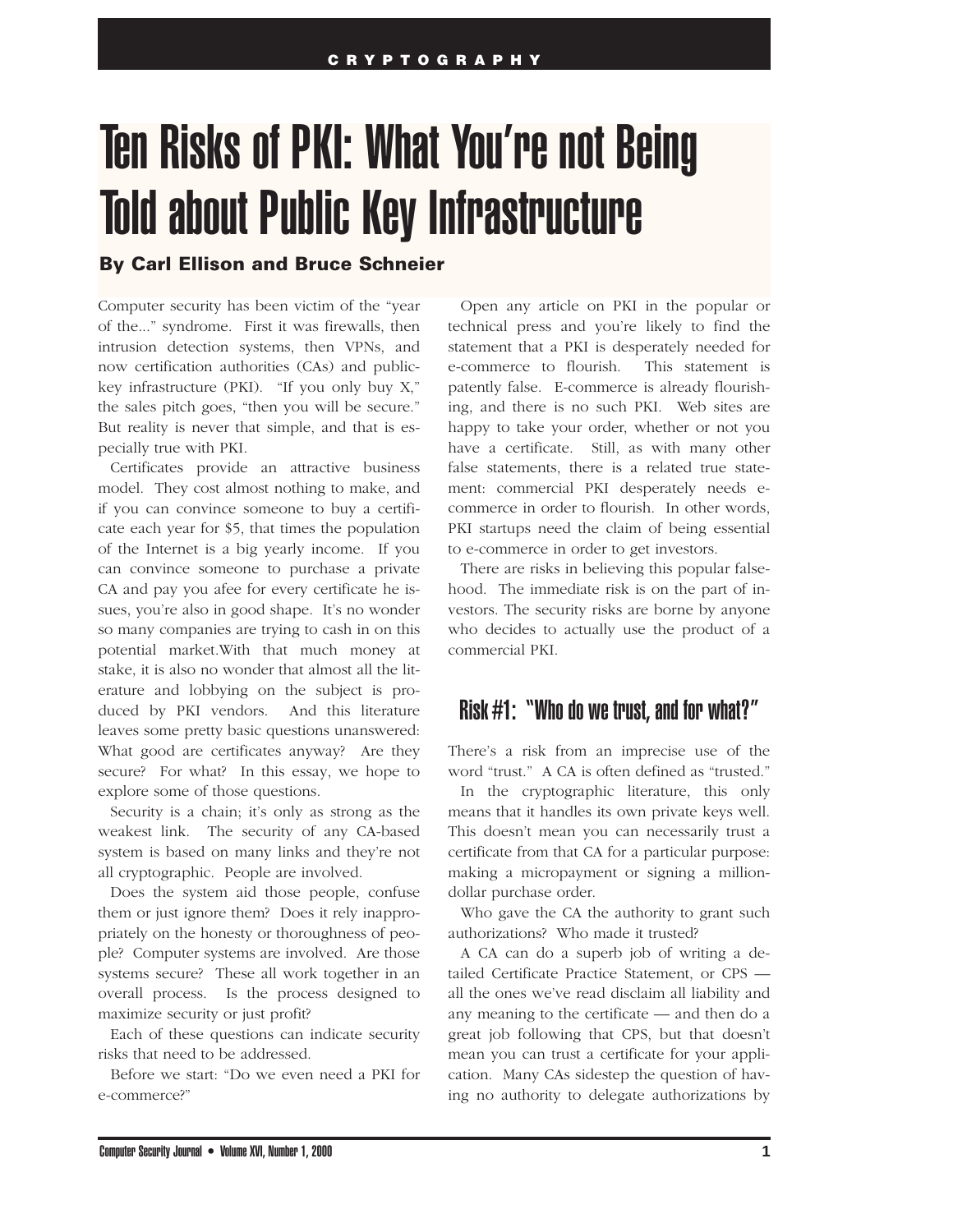#### **CRYPTOGRAPHY**

issuing ID certificates. Anyone can assign names. We each do that all the time. This leaves the risk in the hands of the verifier of the certificate, if he uses an ID certificate as if it implied some kind of authorization.

There are those who even try to induce a PKI customer to do just that. Their logic goes: (1) you have an ID certificate, (2) that gives you the keyholder's name, (3) that means you know who the keyholder is, (4) that's what you needed to know. Of

course, that's not what you needed to know. In addition, the logical links from 1 to 2, 2 to 3 and 3 to 4 are individually flawed. [We leave finding those as an exercise for the reader.]

## Risk #2: "Who is using my key?"

One of the biggest

risks in any CA-based system is with your own private signing key. How do you protect it? You almost certainly don't own a secure computing system with physical access controls, TEMPEST shielding, "air wall" network security, and other protections; you store your private key on a conventional computer. There, it's subject to attack by viruses and other malicious programs. Even if your private key is safe on your computer, is your computer in a locked room, with video surveillance, so that you know no one but you ever uses it? If it's protected by a password, how hard is it to guess that password? If your key is stored on a smart card, how attack-resistant is the card? [Most are very weak.] If it is stored in a truly attack-resistant device, can an infected driving computer get the trustworthy device to sign something you didn't intend to sign?

This matters mostly because of the term "nonrepudiation." Like "trusted," this term is taken from the literature of academic cryptography. There it means something very specific: that the digital-signature algorithm is not breakable, so a third party cannot forge your signature. PKI vendors have latched onto the term and used it in a legal sense, lobbying for laws to the effect that if someone uses your private signing key, then you are not allowed to repudiate the signature. In other words, under some digital signature laws (e.g., Utah and Washington), if

**Long keys don't make up for an insecure system because total security is weaker than the weakest component in the system. The same applies to the verifying computer––the one that uses the certificate.**

your signing key has been certified by an approved CA, then you are responsible for whatever that private key does. It does not matter who was at the computer keyboard or what virus did the signing; you are legally responsible. Contrast this with the practice regarding credit cards. Under mail-order/telephoneorder (MOTO) rules, if you object to a line

item on your credit card bill, you have the right to repudiate it — to say you didn't buy that and the merchant is required to prove that you did.

### Risk #3: "How secure is the verifying computer?"

The previous section showed that the computer holding or driving the private key needs to be secure. Long keys don't make up for an insecure system because total security is weaker than the weakest component in the system. The same applies to the verifying computer - the one that uses the certificate.

Certificate verification does not use a secret key, only public keys. Therefore, there are no secrets to protect. However, it does use one or more "root" public keys. If the attacker can add his own public key to that list, then he can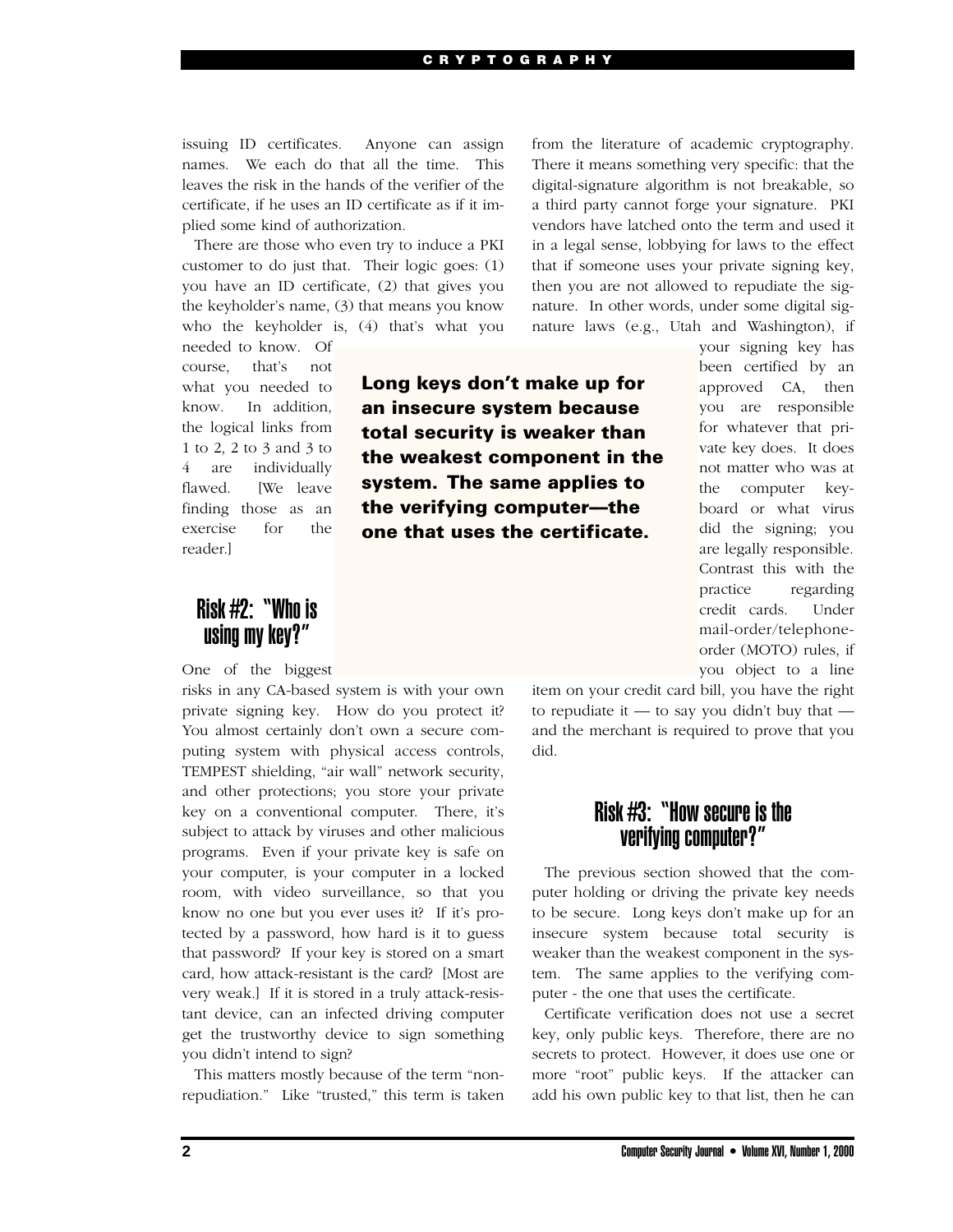issue his own certificates, which will be treated exactly like the legitimate certificates. They can even match legitimate certificates in every other field except that they would contain a public key of the attacker instead of the correct one.

It doesn't help to hold these root keys in "root certificates." Such a certificate is selfsigned and offers no increased security. The only answer is to do all certificate verification on a computer system that is invulnerable to

penetration by hostile code or to physical tampering.

#### Risk #4: "Which John Robinson is he?"

Certificates generally associate a public key with a name, but few people talk about how useful that association is. Imagine that you receive the certificate of John Robinson. You may know only one John Robinson personally, but how

**It doesn't help to hold these root keys in "root certificates." Such a certificate is self-signed and offers no increased security. The only answer is to do all certificate verification on a computer system that is invulnerable to penetration by hostile code or to physical tampering.**

many does the CA know? How do you find out if the particular John Robinson certificate you received is your friend's certificate? You could have received his public key in person or verified it in person (PGP allows this), but more likely you received a certificate in e-mail and are simply trusting that it is the correct John Robinson. The certificate's Common Name will probably be extended with some other information, in order to make it unique among names issued by that one CA. Do you know that other information about your friend? Do you know what CA his certificate should come from?

When Diffie and Hellman introduced publickey cryptography, they proposed a modified telephone directory in which you could find public keys. Instead of name, address, and phone number, it would have name, address, and public key. If you wanted to find John Robinson's public key you would look him up in the directory, get his public key and send him a message for his eyes only using that public key. This might have worked with the Stanford Computer Science Department phone directory in 1976, but how many John Robinsons are in the New York City phone book, much less in a hypothetical phone book for the global Internet?

> We grow up in small families where names work as identifiers. By the time we're 5 years old, we know that lesson. Names work. That is false in the bigger world, but things we learn as toddlers we never forget. In this case, we need to think carefully about names and not blindly accept their value by the 5 year-old's lessons locked into our memories.

## Risk #5: "Is the CA an authority?"

The CA may be an authority on making certificates, but is it an authority on what the certificate contains? For example, an SSL server certificate contains two pieces of data of potential security interest: the name of the keyholder (usually a corporate name) and the DNS name for the server. There are authorities on DNS name assignments, but none of the SSL CAs listed in the popular browsers is such an authority. That means that the DNS name in the certificate is not an authoritative statement. There are authorities on corporate names. These names need to be registered when one gets a business license. However, none of the SSL CAs listed in the browsers is such an authority. In addition, when some server holds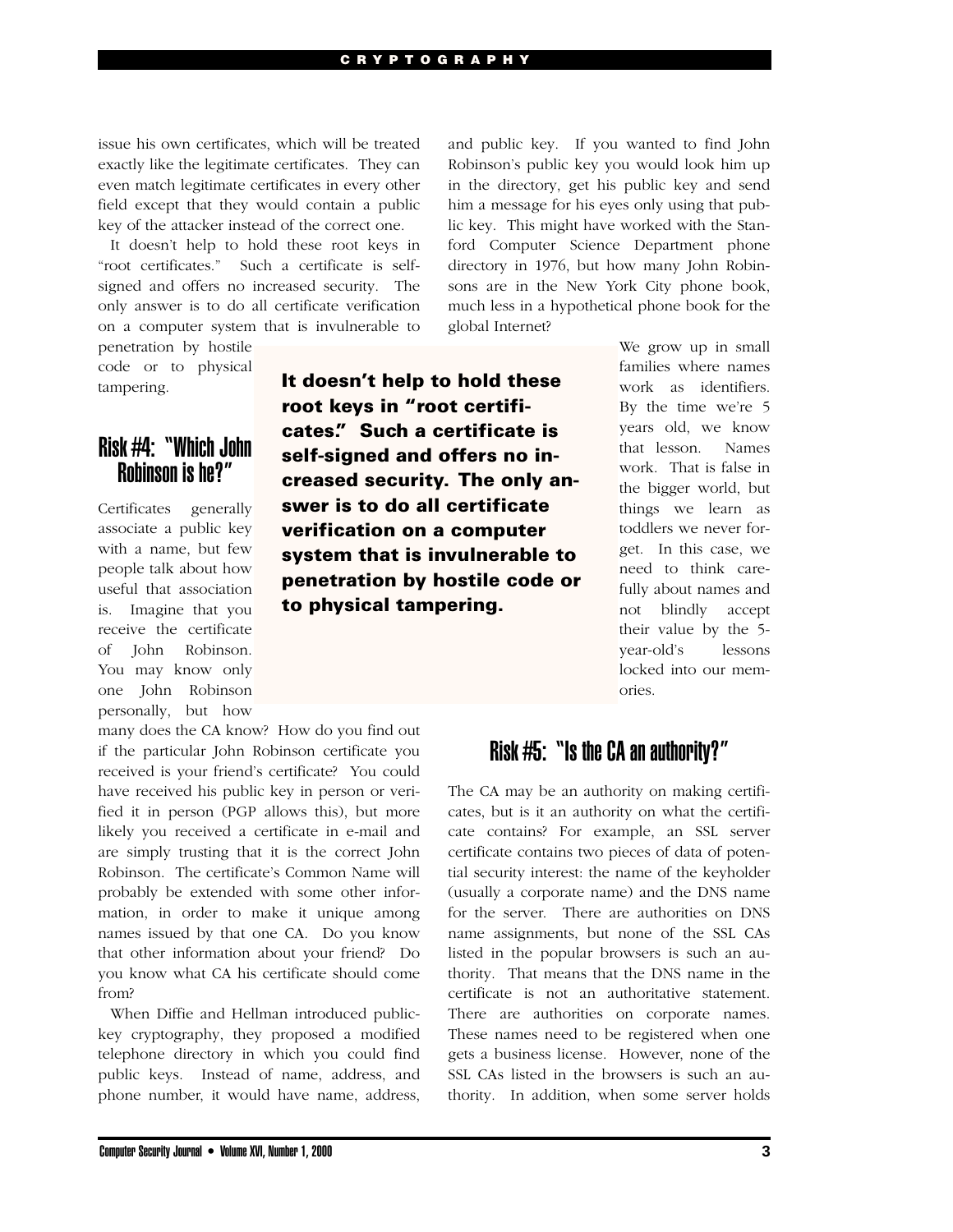an SSL server certificate, it has permission to do SSL. Who granted the authority to an SSL CA to control that permission? Is the control of that permission even necessary? It serves an economic purpose (generating an income stream for CAs) but does it serve a security purpose? What harm is done if an uncertified server were allowed to use encryp-

tion? None.

## Risk #6: "Is the user part of the security design?"

Does the application using certificates take the user into account or does it concern itself only with cryptography?

For example, a normal user makes a decision of whether to shop with a given SSL-protected Web page based on what is displayed on that page. The certificate is not displayed and does not necessarily have a relation to what is displayed. SSL security does not have the ability to control or even react to the content of the Web page, only its DNS address. The corporate name is not compared to anything the user sees and there are some Web pages whose certificate is for a company that does Web hosting, not for the company whose logo appears on the displayed page. Users can't, and can't be expected to, sort this all out.

#### Risk #7: "Was it one CA or a CA plus a Registration Authority?"

Some CAs, in response to the fact that they are not authorities on the certificate contents, have created a two-part certification structure: a Registration Authority (RA), run by the authority on the contents, in secure communication with the CA that just issues certificates. Other vendors sell CA machinery directly to the content authority.

The RA+CA model is categorically less secure than a system with a CA at the authority's desk. The RA+CA model allows some entity (the CA) that is not an authority on the contents to forge a certificate with that contents. Of course, the CA would sign a contract promising not to do

**Meanwhile, since security of a chain is weaker than the weakest link, the RA+CA is less secure than either the RA or the CA, no matter how strong the CA or how good the contract with the CA.** 

so, but that does not remove the capability. Meanwhile, since security of a chain is weaker than the weakest link, the RA+CA is less secure than either the RA or the CA, no matter how strong the CA or how good the contract with the CA. Of course, the model with a CA at the authority's desk (not at

the vendor's site) violates some PKI vendors' business models. It's harder to charge for certificates when you sell someone the CA code (or they get it for free, as Open Source).

## Risk #8: "How did the CA identify the certificate holder?"

Whether a certificate holds just an identifier or some specific authorization, the CA needs to identify the applicant before issuing the certificate.

There was a credit bureau that thought they would get into the CA business. After all, they had a vast database on people, so, the thinking ran, they should be able to establish someone's identity online with ease. If you want to establish identity online, you can do that provided you have a shared secret with the subject and a secure channel over which to reveal that secret. SSL provides the secure channel.

The trouble with a credit bureau serving this role is that in their vast database there is not one secret shared with the subject. This is because credit bureaus are in the business of sell-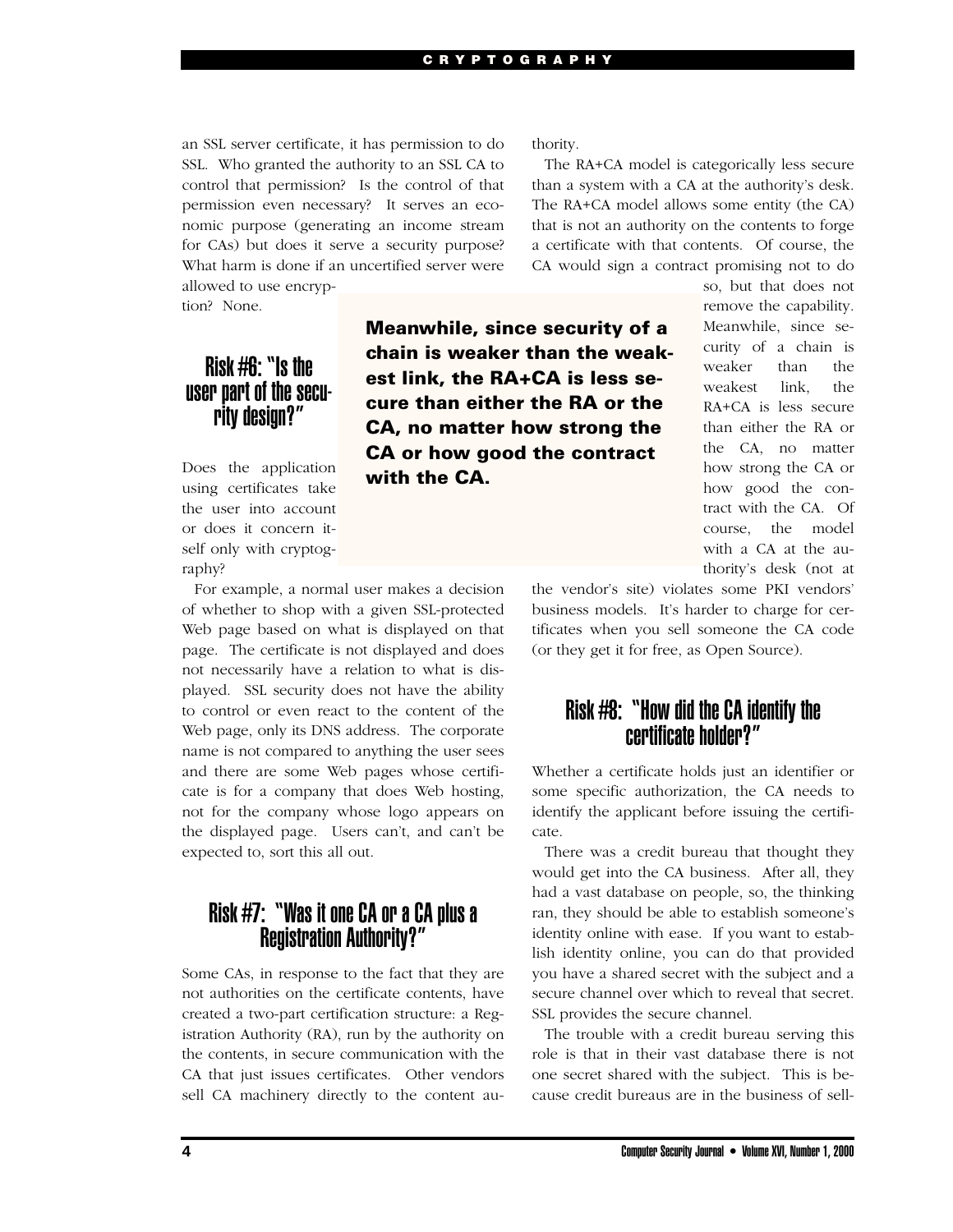#### **CRYPTOGRAPHY**

#### **Problems of Authentication**



In this example, there is no problem. Alice meets Carol and verifies her identity. Carol demonstrates that she controls key Kc.



In this example, Bob wants to know who is using the key Kc. But there is no way he can meet Carol, as Alice did in Example 1. Bob must settle on finding out if Carol was assigned the key Kc. But to do so, Bob must establish the relationsip A, by using relationships B and C. Relationship B is Alice's certificate. Relationship C is some comparison of mental images. But nobody knows how to do that.



In this example, Bob and Alice compare names instead of mental images. There problem here is that they could both be using the name "Carol" for different people without knowing it–because the names compare correctly.



In this example, Bob has no mental image of Carol, so the name "Carol" doesn't tell Bob anything.



Keeping in mind the problems illustrated in Examples 2

thru 4, consider the risks that arise when Bob and Alice want to communicate. [[Display the following as call-outs corresponding to points of attack illustrated in art work]]

A) Someone could launch an attack using Alice's computer.

B) Someone could display one document to Alice to get her approval

for signature, then send a different document to be signed. C) Someone could steal Alice's keys, from inside her computer or steal the

passphrase for her keys. D) Someone could attempt to attack the crypto-protected channel (but it

is probably not worth attacking, since there are so many other options). E) Someone could replace Alice's key with their own. If Alice's key is protected by a certificate, the attacker could replace the certificate root key and issue new certificates for their own key.

F) Someone could lie to Bob about whether the signature was verified. Caption continued: The point is that there are many links in the path that are not protected by cryptography. These links can be subverted to get Bob to accept something that is not really from Alice or at least not what she intended.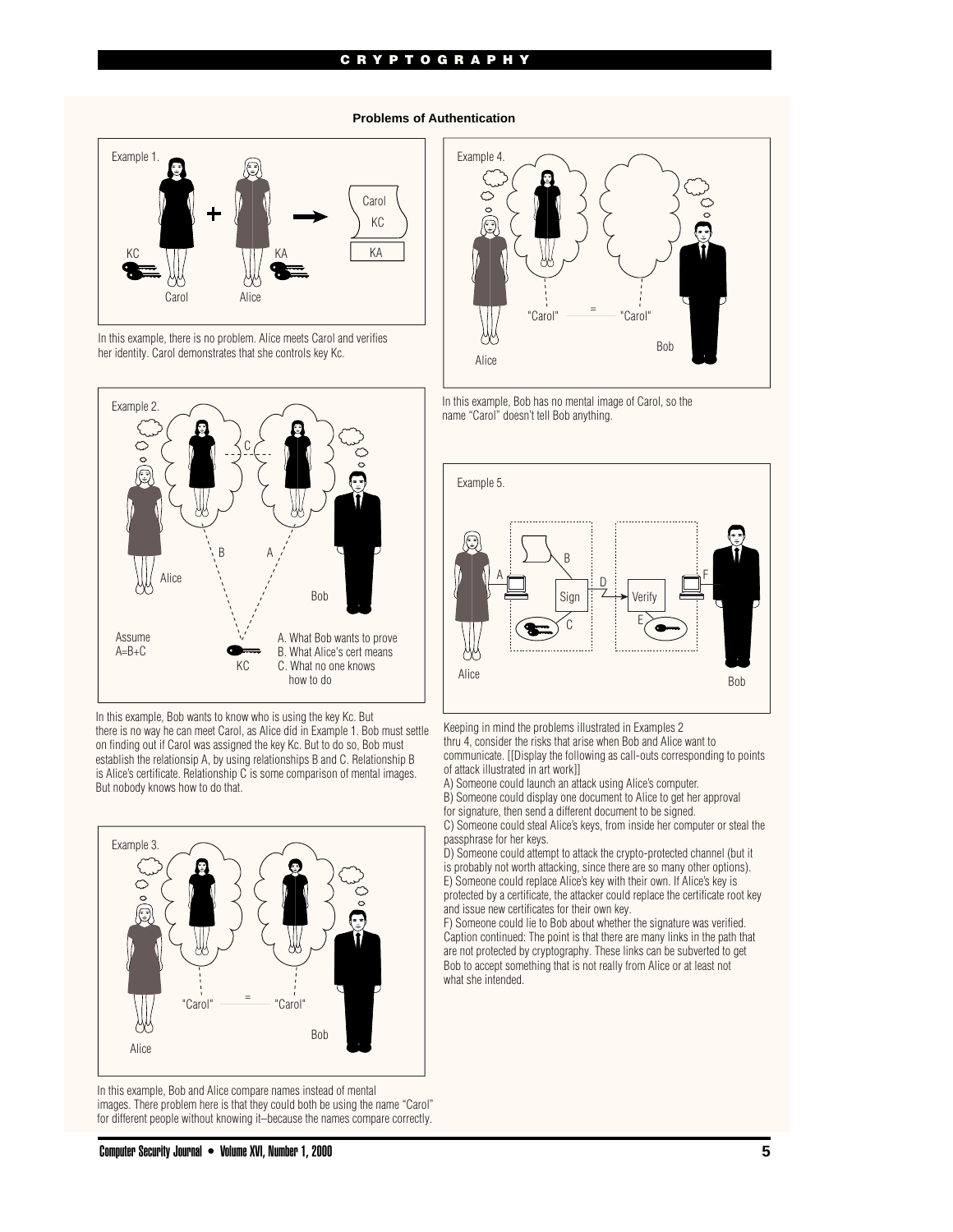#### **CRYPTOGRAPHY**

ing their information to people other than the subject. Worse, because credit bureaus do such a good job at collecting and selling facts about people, others who might have information about a subject are probably hard pressed to find any datum shared with the subject that is not already available through some credit bureau. This puts at risk commercial CAs that use credit bureau information to verify identity online; the model just

doesn't work.

Meanwhile, having identified the applicant somehow, how did the CA verify that the applicant really controlled the private key corresponding to the public key being certified? Some CAs don't even consider that to be part of the application process. Others might demand that the applicant sign some challenge right there on the spot, while the CA watches.

**Certificates must be used properly if you want security. Are these practices designed with solid security reasons, or are they just rituals or imitations of the behavior of someone else? Many such practices and even parts of some standards are just imitations which, when carefully traced back, started out as arbitrary choices by people who didn't try to get a real answer.**

#### Risk #9: "How secure are the certificate practices?"

Certificates aren't like some magic security elixir, where you can just add a drop to your system and it will become secure. Certificates must be used properly if you want security. Are these practices designed with solid security reasons, or are they just rituals or imitations of the behavior of someone else? Many such practices and even parts of some standards are just imitations which, when carefully traced back, started out as arbitrary choices by people who didn't try to get a real answer.

How is key lifetime computed? Does the vendor use 1 year, just because that's common? A key has a cryptographic lifetime. It also has

a theft lifetime, as a function of the vulnerability of the subsystem storing it, the rate of physical and network exposure, attractiveness of the key to an attacker, etc. From these, one can compute the probability of loss of key as a function of time and usage. Does the vendor do that computation? What probability threshold is used to consider a key invalid?

Does the vendor support certificate or key re-

vocation? Certificate Revocation Lists (CRLs) are built into some certificate standards, but many implementations avoid them because they seem to be archaic remnants of the newsprint booklets of bad checking account numbers one used to find at the supermarket checkout stand. Like those booklets, CRLs are seen as too big and too outdated to be relevant. However, if CRLs are not

used, how is revocation handled?

If revocation is handled, how is compromise of a key detected in order to trigger that revocation? Can revocation be retroactive? That is, can a certificate holder deny having made some signature in the past? If so, are signatures dated so that one knows good signatures from suspect ones? Is that dating done by a secure timestamp service?

How long are the generated public keys and why was that length chosen? Does the vendor support 512-bit RSA keys just because they're fast or 2048-bit keys because someone over there in the corner said he thought it was secure?

Does the proper use of these certificates require user actions? Do users perform those actions? For example, when you establish an SSL connection with your browser, there's a visual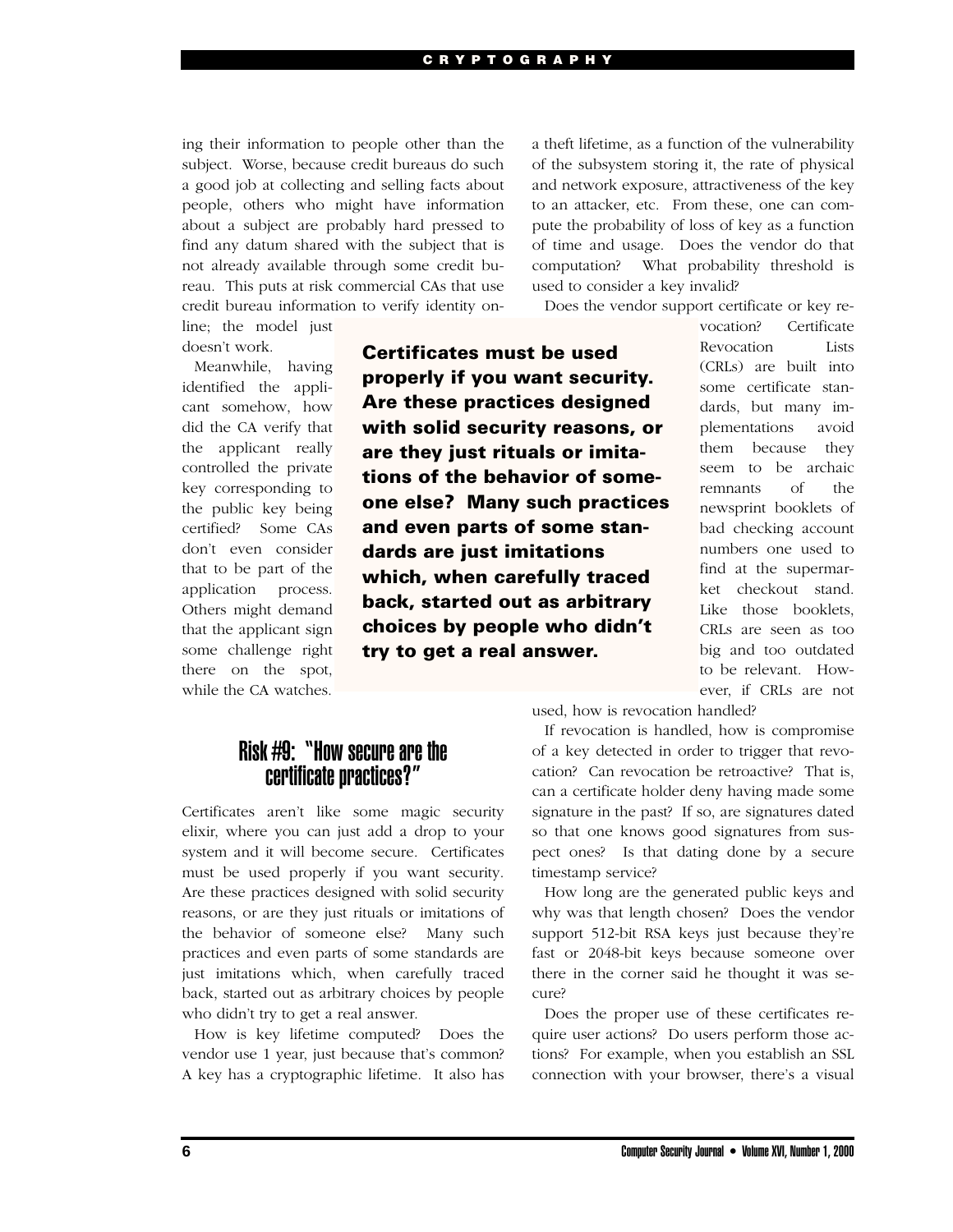indication that the SSL protocol worked and the link is encrypted. But who are you talking securely with? Unless you take the time to read the certificate that you received, you don't know. Even then, you may not know (cf., Risk #4, above) but if you don't even look, it's much like going into a private room with the lights off: you might know that someone else is there and your conversation is private, but until you know who that other person is, you shouldn't reveal any secret information.

### Risk #10: "Why are we using the CA process, anyway?"

One PKI vendor employee confided in us a few years ago that they had great success selling their PKI solution, but that customers were still unhappy. After the CA was installed and all employees had been issued certificates, the customer turned to the PKI vendor and asked, "OK, how do we do single sign-on?" The answer was, "You don't. That requires a massive change in the underlying system software."

Single Sign-On (SSO) might be the killer app of PKI. Under SSO, you come into work in the morning, plug in your smart-card, enter the PIN that activates it, and for the rest of the day, you don't have to do any more logins. All of that is handled for you by the SSO mechanism.

Attractive isn't it? Of course, it's attractive. Authentication is a pain. Anything we can do to avoid it, we'll jump at.

Unfortunately, the security value of authentication is all but completely defeated by SSO. Authentication is supposed to prove that the user is present at the controlling computer, at the time of the test. Under SSO, when the user has to rush to the washroom, any passing person can walk up to that user's computer and sign on someplace via the SSO mechanism.

So, why are so many jumping at the CA process with such fervor? Do they use certificates out of empty ritual, just because the other guy does and it's the thing to do this year? Do they do it in order to pass the liability buck: to be able to blame the PKI experts if any insecurity sneaks through?

We are not that cynical. Our assessment is that security is very difficult, both to understand and to implement. Busy system administrators and IT managers don't have the time to really understand security. They read the trade press. The trade press, influenced by PKI vendors, sings the praises of PKIs. And PKI vendors know what busy people need: a minimal-impact solution. "Here, buy this one thing and it will make you secure." So that's what they offer. Reality falls far short of this promise, but then, this is a business and the prominent voices are those with something to sell. Caveat emptor.

*Bruce Schneier is the author of Applied Cryptography, the Blowfish and Twofish encryption algorithms, and dozens of research papers and articles on cryptography and computer security. He is CTO of Counterpane Internet Security, Inc., a managed security service company offering leading-edge expertise in the fields of intrusion detection and prevention, preemptive threat discovery, forensic research, and organizational IT systems analysis. You can subscribe to his free monthly e-mail newsletter, Crypto-Gram, at http://www.counterpane.com*

*Carl M. Ellison is a Senior Security Architect for Intel Corporation, with special focus on cryptography, cryptographic access control and public key certificates. Prior to the focus on cryptography, his earlier professional computer science career focused on system design with special emphasis on distributed and networked systems.*